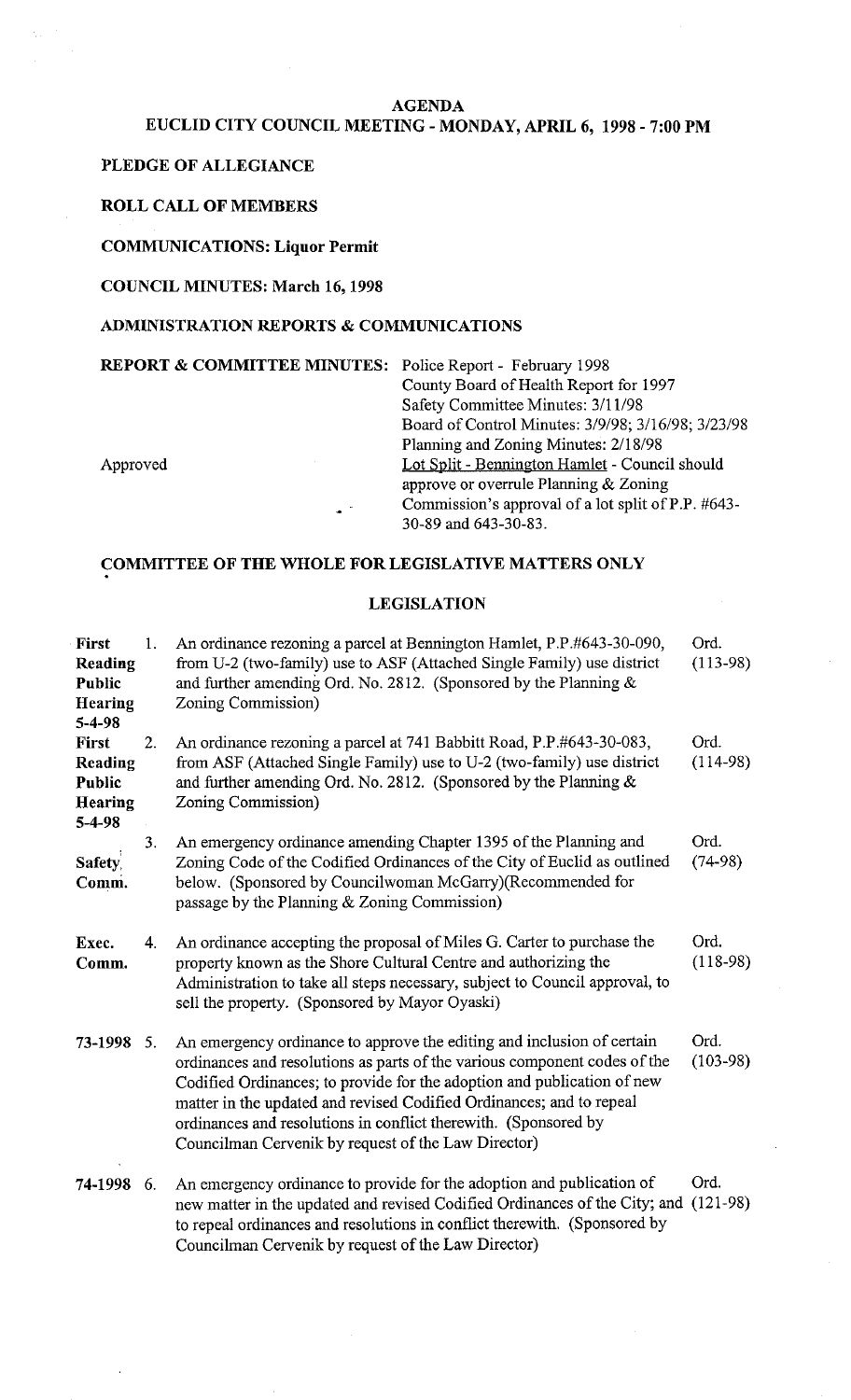| 75-1998                         | $\mathcal{I}$ . | A resolution authorizing the Mayor of the City of Euclid to execute an<br>agreement by and between the City of Euclid and the Teamsters Local 244,<br>as exclusive bargaining agent for all Waste Water Treatment employees.<br>(Sponsored by Mayor Oyaski)                                                                                                                                                                                                                                                                                           | Res.<br>$(106-98)$ |
|---------------------------------|-----------------|-------------------------------------------------------------------------------------------------------------------------------------------------------------------------------------------------------------------------------------------------------------------------------------------------------------------------------------------------------------------------------------------------------------------------------------------------------------------------------------------------------------------------------------------------------|--------------------|
| 76-1998 8.                      |                 | An ordinance authorizing the Director of Public Service of the City of<br>Euclid to forego the competitive bidding procedure and accept informal<br>proposals for the purchase of traffic paint for the City of Euclid for the year<br>1998 and make such purchase from any of five (5) specified vendors based<br>on the lowest available price. (Sponsored by Councilman Dallos by request<br>of the Service Director)                                                                                                                              | Ord.<br>$(111-98)$ |
| 77-1998 9.                      |                 | An emergency ordinance authorizing the Director of Public Service of the<br>City of Euclid to enter into a contract after advertising for bids for a<br>fireworks display for July 4, 1998 or rain date. (Sponsor by Mayor Oyaski)                                                                                                                                                                                                                                                                                                                    | Ord.<br>$(104-98)$ |
| 78-1998                         |                 | 10. An emergency ordinance authorizing the Director of Public Service of the<br>City of Euclid to purchase one (1) Hustler 6400 Hillsider Tractor.<br>(Sponsored by Councilman Dallos by request of the Service Director)                                                                                                                                                                                                                                                                                                                             | Ord.<br>$(122-98)$ |
| 79-1998                         |                 | 11. An ordinance authorizing the Director of Public Service of the City of<br>Euclid to execute a professional service contract with STC Enviroscience,<br>Inc. regarding the Transfer Station, Waste Management Negotiations, and<br>issues relating to Engineering, Design, Demolition, and Site Preparation<br>regarding utilization of the present Solid Waste Incinerator Building<br>Facilities and Site in an amount not to exceed forty thousand dollars<br>(\$40,000.00). (Sponsored by Councilman Dallos by request of Service<br>Director) | Ord.<br>$(115-98)$ |
| Add<br><b>Miller</b><br>80-1998 |                 | 12. An ordinance amending Section 739.06(a) of the Business Regulation and<br>Taxation Code of the Codified Ordinances of the City of Euclid to include<br>criminal background checks for all persons associated with second hand<br>dealer license holders, and repealing Section 739.065, which currently<br>requires Council approval prior to the issuance of a second hand dealer's<br>license. (Sponsored by Councilman Gallagher)                                                                                                              | Ord.<br>$(101-98)$ |
| Comm.                           |                 | <b>Housing</b> 13. An ordinance creating a new rebate program to encourage potential home<br>buyers to purchase renter occupied single family dwellings or<br>condominiums to use as owner occupied dwellings or condominiums.<br>(Sponsored by Mayor Oyaski and Councilman Gallagher)                                                                                                                                                                                                                                                                | Ord.<br>$(100-98)$ |
|                                 |                 | 81-1998 14. A resolution accepting and approving the proposed expansion of the<br>Housing Improvement Program (HIP) as presented by the Housing<br>Advisory Board and attached hereto and authorizing the Department of<br>Community Services and Economic Development to expend up to Sixty<br>Thousand Dollars (\$60,000.00) from the General Fund for the<br>implementation of this expansion of the HIP. (Sponsored by Mayor Oyaski)                                                                                                              | Res.<br>$(124-98)$ |
|                                 |                 | 82-1998 15. An emergency ordinance amending Section 1757.02 of the Building and<br>Housing Code of the Codified Ordinances of the City of Euclid by the<br>creation of new subsection (e) regarding the storage of fuel burning<br>vehicles and/or equipment. (Sponsored by Councilwoman Miller by<br>request of the CS&ED)                                                                                                                                                                                                                           | Ord.<br>$(120-98)$ |
| 83-1998                         |                 | 16. An ordinance establishing a "Tree Planting Program" and authorizing the<br>Director of Parks & Recreation to administer such program, in conjunction<br>with the Shade Tree Commission, making private funds available for City-<br>wide tree planting. (Sponsored by Mayor Oyaski)                                                                                                                                                                                                                                                               | Ord.<br>$(109-98)$ |

 $\mathcal{L}(\mathcal{A})$  .

 $\mathcal{L}^{\mathcal{L}}$ 

 $\frac{1}{2} \left( \frac{1}{2} \right) \frac{1}{2} \left( \frac{1}{2} \right)$